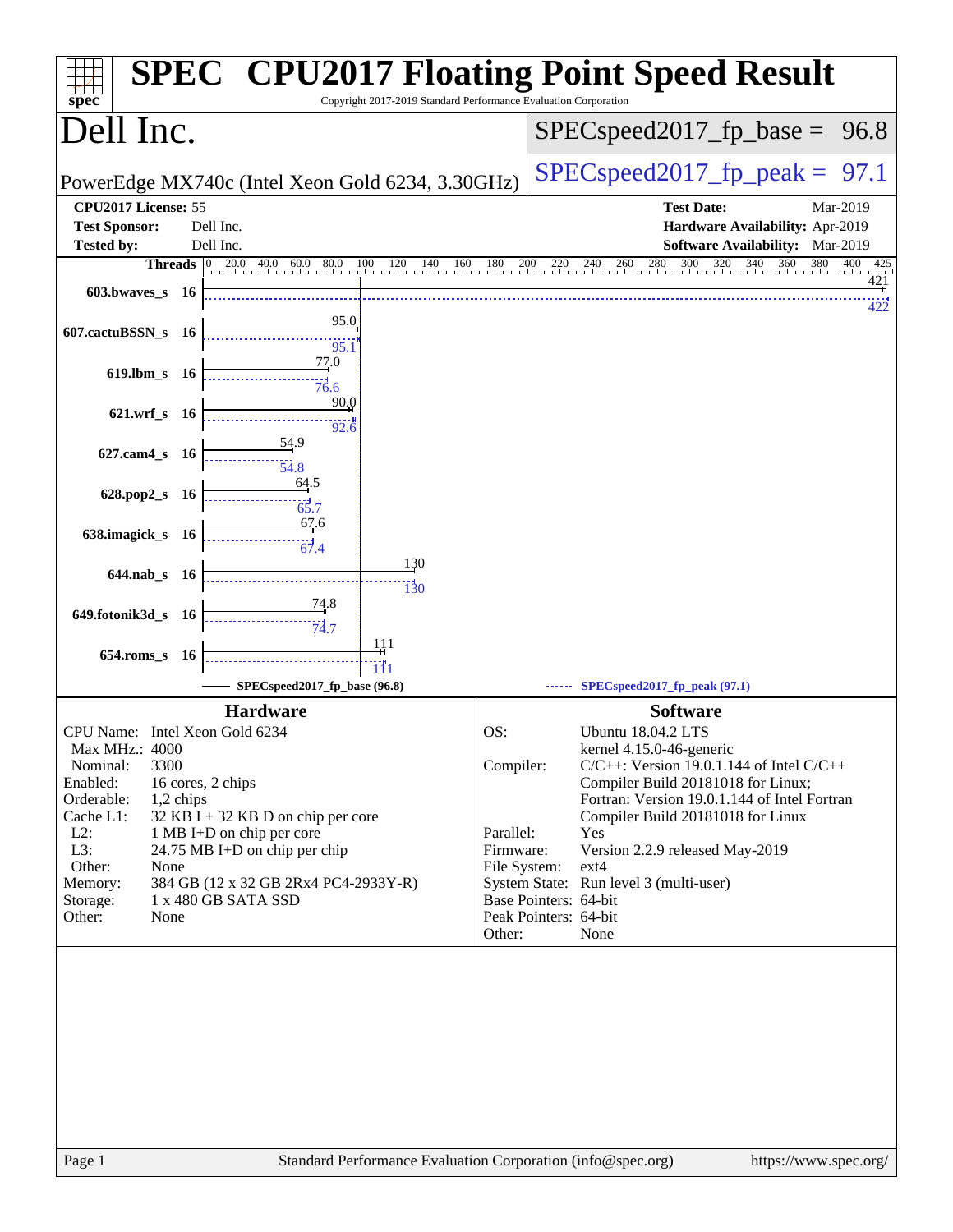| <b>SPEC CPU2017 Floating Point Speed Result</b>                                      |                |                |       |                |       |                |       |                                  |                |              |                   |              |                                        |              |
|--------------------------------------------------------------------------------------|----------------|----------------|-------|----------------|-------|----------------|-------|----------------------------------|----------------|--------------|-------------------|--------------|----------------------------------------|--------------|
| $spec^*$<br>Copyright 2017-2019 Standard Performance Evaluation Corporation          |                |                |       |                |       |                |       |                                  |                |              |                   |              |                                        |              |
| Dell Inc.                                                                            |                |                |       |                |       |                |       | $SPEC speed2017_fp\_base = 96.8$ |                |              |                   |              |                                        |              |
| $SPEC speed2017_fp\_peak = 97.1$<br>PowerEdge MX740c (Intel Xeon Gold 6234, 3.30GHz) |                |                |       |                |       |                |       |                                  |                |              |                   |              |                                        |              |
| CPU2017 License: 55                                                                  |                |                |       |                |       |                |       |                                  |                |              | <b>Test Date:</b> |              | Mar-2019                               |              |
| <b>Test Sponsor:</b>                                                                 | Dell Inc.      |                |       |                |       |                |       |                                  |                |              |                   |              | Hardware Availability: Apr-2019        |              |
| <b>Tested by:</b>                                                                    | Dell Inc.      |                |       |                |       |                |       |                                  |                |              |                   |              | <b>Software Availability:</b> Mar-2019 |              |
| <b>Results Table</b>                                                                 |                |                |       |                |       |                |       |                                  |                |              |                   |              |                                        |              |
|                                                                                      |                |                |       | <b>Base</b>    |       |                |       |                                  |                |              | Peak              |              |                                        |              |
| <b>Benchmark</b>                                                                     | <b>Threads</b> | <b>Seconds</b> | Ratio | <b>Seconds</b> | Ratio | <b>Seconds</b> | Ratio | <b>Threads</b>                   | <b>Seconds</b> | <b>Ratio</b> | <b>Seconds</b>    | <b>Ratio</b> | <b>Seconds</b>                         | <b>Ratio</b> |
| 603.bwaves_s                                                                         | 16             | 140            | 421   | 141            | 419   | 140            | 421   | 16                               | 140            | 422          | 140               | 422          | <b>140</b>                             | 422          |
| 607.cactuBSSN s                                                                      | 16             | 176            | 94.8  | 176            | 95.0  | 175            | 95.1  | 16                               | 173            | 96.2         | 175               | 95.0         | 175                                    | 95.1         |
| $619.1$ bm s                                                                         | 16             | 68.2           | 76.8  | 67.8           | 77.3  | 68.0           | 77.0  | 16                               | 68.4           | 76.6         | 68.6              | 76.3         | 68.3                                   | 76.7         |
| $621$ .wrf s                                                                         | 16             | 143            | 92.3  | 148            | 89.4  | 147            | 90.0  | 16                               | 143            | 92.6         | 143               | 92.3         | 141                                    | 93.7         |
| $627$ .cam $4 \text{ s}$                                                             | 16             | 161            | 55.1  | 162            | 54.8  | 161            | 54.9  | 16                               | 162            | 54.8         | 162               | 54.8         | 162                                    | 54.9         |
| 628.pop2_s                                                                           | 16             | 184            | 64.5  | 185            | 64.1  | 183            | 64.9  | 16                               | 181            | 65.7         | 180               | 65.8         | 182                                    | 65.4         |
| 638.imagick_s                                                                        | 16             | 213            | 67.6  | 212            | 67.9  | 214            | 67.5  | 16                               | 215            | 67.2         | 213               | 67.8         | 214                                    | 67.4         |
| $644$ .nab s                                                                         | 16             | 134            | 130   | 134            | 130   | 134            | 130   | 16                               | 134            | 130          | 134               | 130          | 134                                    | 130          |
| 649.fotonik3d s                                                                      | 16             | 122            | 74.8  | 122            | 74.5  | 121            | 75.4  | 16                               | 122            | 75.0         | 122               | 74.7         | 122                                    | 74.6         |
| $654$ .roms s                                                                        | 16             | 141            | 111   | 144            | 110   | 141            | 112   | 16                               | 142            | 111          | 142               | 111          | 140                                    | 113          |
| SPECspeed2017 fp base $=$<br>96.8                                                    |                |                |       |                |       |                |       |                                  |                |              |                   |              |                                        |              |
| $SPECspeed2017$ fp peak =<br>97.1                                                    |                |                |       |                |       |                |       |                                  |                |              |                   |              |                                        |              |

Results appear in the [order in which they were run.](http://www.spec.org/auto/cpu2017/Docs/result-fields.html#RunOrder) Bold underlined text [indicates a median measurement](http://www.spec.org/auto/cpu2017/Docs/result-fields.html#Median).

#### **[Submit Notes](http://www.spec.org/auto/cpu2017/Docs/result-fields.html#SubmitNotes)**

 The numactl mechanism was used to bind copies to processors. The config file option 'submit' was used to generate numactl commands to bind each copy to a specific processor. For details, please see the config file.

### **[Operating System Notes](http://www.spec.org/auto/cpu2017/Docs/result-fields.html#OperatingSystemNotes)**

Stack size set to unlimited using "ulimit -s unlimited"

#### **[General Notes](http://www.spec.org/auto/cpu2017/Docs/result-fields.html#GeneralNotes)**

Environment variables set by runcpu before the start of the run: LD LIBRARY PATH = "/home/cpu2017/lib/ia32:/home/cpu2017/lib/intel64"

 Binaries compiled on a system with 1x Intel Core i9-7900X CPU + 32GB RAM memory using Redhat Enterprise Linux 7.5 NA: The test sponsor attests, as of date of publication, that CVE-2017-5754 (Meltdown) is mitigated in the system as tested and documented. Yes: The test sponsor attests, as of date of publication, that CVE-2017-5753 (Spectre variant 1) is mitigated in the system as tested and documented. Yes: The test sponsor attests, as of date of publication, that CVE-2017-5715 (Spectre variant 2) is mitigated in the system as tested and documented. Transparent Huge Pages enabled by default Prior to runcpu invocation Filesystem page cache synced and cleared with: sync; echo 3> /proc/sys/vm/drop\_caches runcpu command invoked through numactl i.e.: numactl --interleave=all runcpu <etc>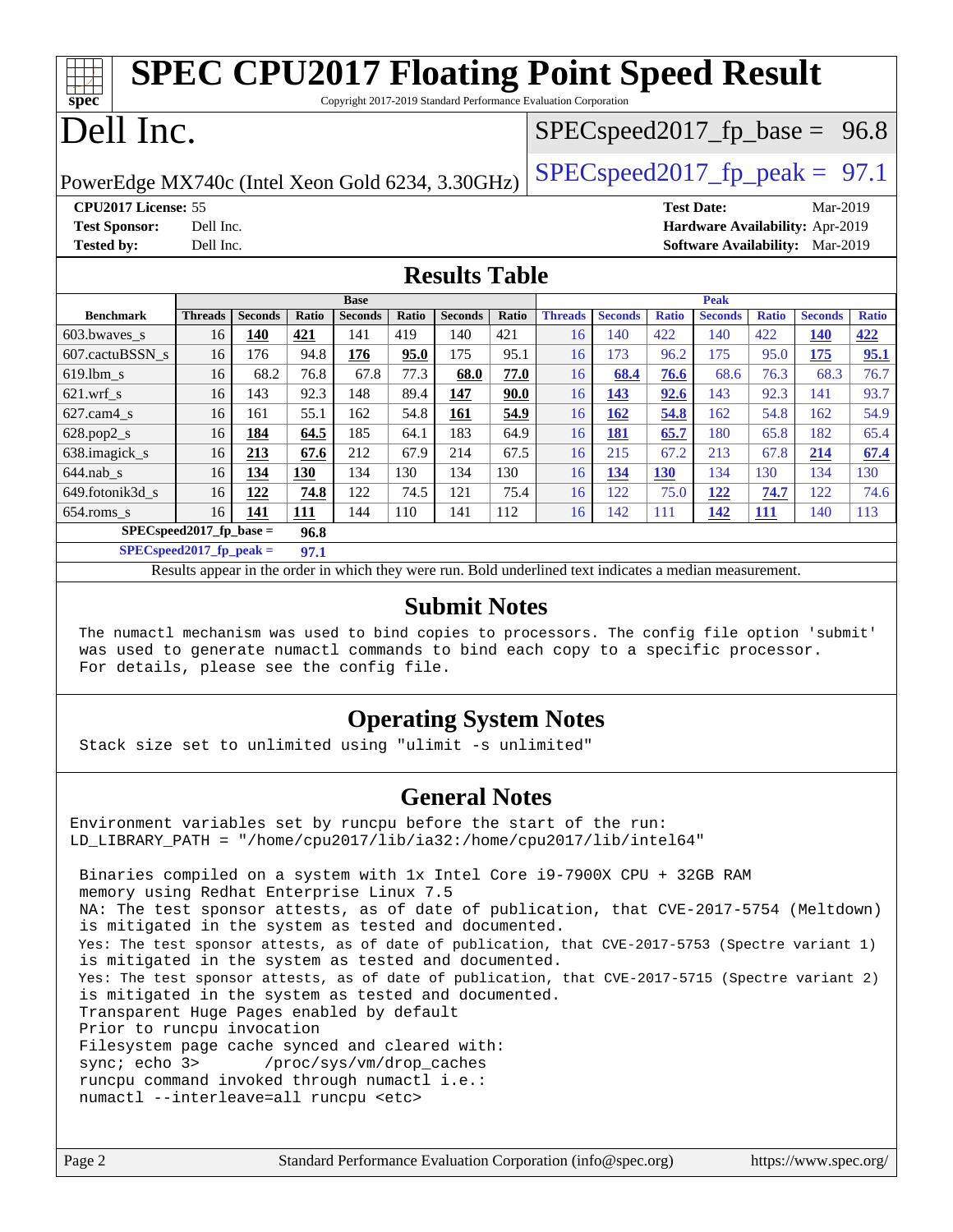| $spec^*$                                                                                                                                                                                                                                                                                                                                                                                                                                                                                                                                                                                                                                                                                                                                                                                                                                                                                                                                                                                                                                                                                                                                                                                                                                                                                                                                                 | Copyright 2017-2019 Standard Performance Evaluation Corporation                                                | <b>SPEC CPU2017 Floating Point Speed Result</b>                                                                                                             |
|----------------------------------------------------------------------------------------------------------------------------------------------------------------------------------------------------------------------------------------------------------------------------------------------------------------------------------------------------------------------------------------------------------------------------------------------------------------------------------------------------------------------------------------------------------------------------------------------------------------------------------------------------------------------------------------------------------------------------------------------------------------------------------------------------------------------------------------------------------------------------------------------------------------------------------------------------------------------------------------------------------------------------------------------------------------------------------------------------------------------------------------------------------------------------------------------------------------------------------------------------------------------------------------------------------------------------------------------------------|----------------------------------------------------------------------------------------------------------------|-------------------------------------------------------------------------------------------------------------------------------------------------------------|
| Dell Inc.                                                                                                                                                                                                                                                                                                                                                                                                                                                                                                                                                                                                                                                                                                                                                                                                                                                                                                                                                                                                                                                                                                                                                                                                                                                                                                                                                |                                                                                                                | $SPEC speed2017_f p\_base = 96.8$                                                                                                                           |
| PowerEdge MX740c (Intel Xeon Gold 6234, 3.30GHz)                                                                                                                                                                                                                                                                                                                                                                                                                                                                                                                                                                                                                                                                                                                                                                                                                                                                                                                                                                                                                                                                                                                                                                                                                                                                                                         |                                                                                                                | $SPEC speed2017_fp\_peak = 97.1$                                                                                                                            |
| CPU2017 License: 55                                                                                                                                                                                                                                                                                                                                                                                                                                                                                                                                                                                                                                                                                                                                                                                                                                                                                                                                                                                                                                                                                                                                                                                                                                                                                                                                      |                                                                                                                | <b>Test Date:</b><br>Mar-2019                                                                                                                               |
| <b>Test Sponsor:</b><br>Dell Inc.<br><b>Tested by:</b><br>Dell Inc.                                                                                                                                                                                                                                                                                                                                                                                                                                                                                                                                                                                                                                                                                                                                                                                                                                                                                                                                                                                                                                                                                                                                                                                                                                                                                      |                                                                                                                | Hardware Availability: Apr-2019<br>Software Availability: Mar-2019                                                                                          |
|                                                                                                                                                                                                                                                                                                                                                                                                                                                                                                                                                                                                                                                                                                                                                                                                                                                                                                                                                                                                                                                                                                                                                                                                                                                                                                                                                          | <b>Platform Notes</b>                                                                                          |                                                                                                                                                             |
| BIOS settings:<br>ADDDC setting disabled<br>Sub NUMA Cluster enabled<br>Virtualization Technology disabled<br>DCU Streamer Prefetcher enabled<br>System Profile set to Custom<br>CPU Performance set to Maximum Performance<br>C States set to Autonomous<br>C1E disabled<br>Uncore Frequency set to Dynamic<br>Energy Efficiency Policy set to Performance<br>Memory Patrol Scrub disabled<br>Logical Processor disabled<br>CPU Interconnect Bus Link Power Management disabled<br>PCI ASPM L1 Link Power Management disabled<br>Sysinfo program /home/cpu2017/bin/sysinfo<br>Rev: r5974 of 2018-05-19 9bcde8f2999c33d61f64985e45859ea9<br>running on intel-sut Wed May 22 20:52:45 2019<br>SUT (System Under Test) info as seen by some common utilities.<br>For more information on this section, see<br>https://www.spec.org/cpu2017/Docs/config.html#sysinfo<br>From /proc/cpuinfo<br>model name : Intel(R) Xeon(R) Gold 6234 CPU @ 3.30GHz<br>"physical id"s (chips)<br>2<br>16 "processors"<br>cpu cores : 8<br>siblings : 8<br>physical 0: cores 2 3 9 11 24 25 27<br>physical 1: cores 2 4 9 11 17 25 26 27<br>From 1scpu:<br>Architecture:<br>$CPU$ op-mode(s):<br>Byte Order:<br>CPU(s):<br>On-line CPU(s) list: $0-15$<br>Thread(s) per core:<br>Core(s) per socket:<br>Socket(s):<br>NUMA $node(s):$<br>Vendor ID:<br>CPU family:<br>Model: | x86 64<br>$32$ -bit, $64$ -bit<br>Little Endian<br>16<br>$\mathbf 1$<br>8<br>2<br>2<br>GenuineIntel<br>6<br>85 | cores, siblings (Caution: counting these is hw and system dependent. The following<br>excerpts from /proc/cpuinfo might not be reliable. Use with caution.) |
|                                                                                                                                                                                                                                                                                                                                                                                                                                                                                                                                                                                                                                                                                                                                                                                                                                                                                                                                                                                                                                                                                                                                                                                                                                                                                                                                                          | (Continued on next page)                                                                                       |                                                                                                                                                             |
| Page 3                                                                                                                                                                                                                                                                                                                                                                                                                                                                                                                                                                                                                                                                                                                                                                                                                                                                                                                                                                                                                                                                                                                                                                                                                                                                                                                                                   | Standard Performance Evaluation Corporation (info@spec.org)                                                    | https://www.spec.org/                                                                                                                                       |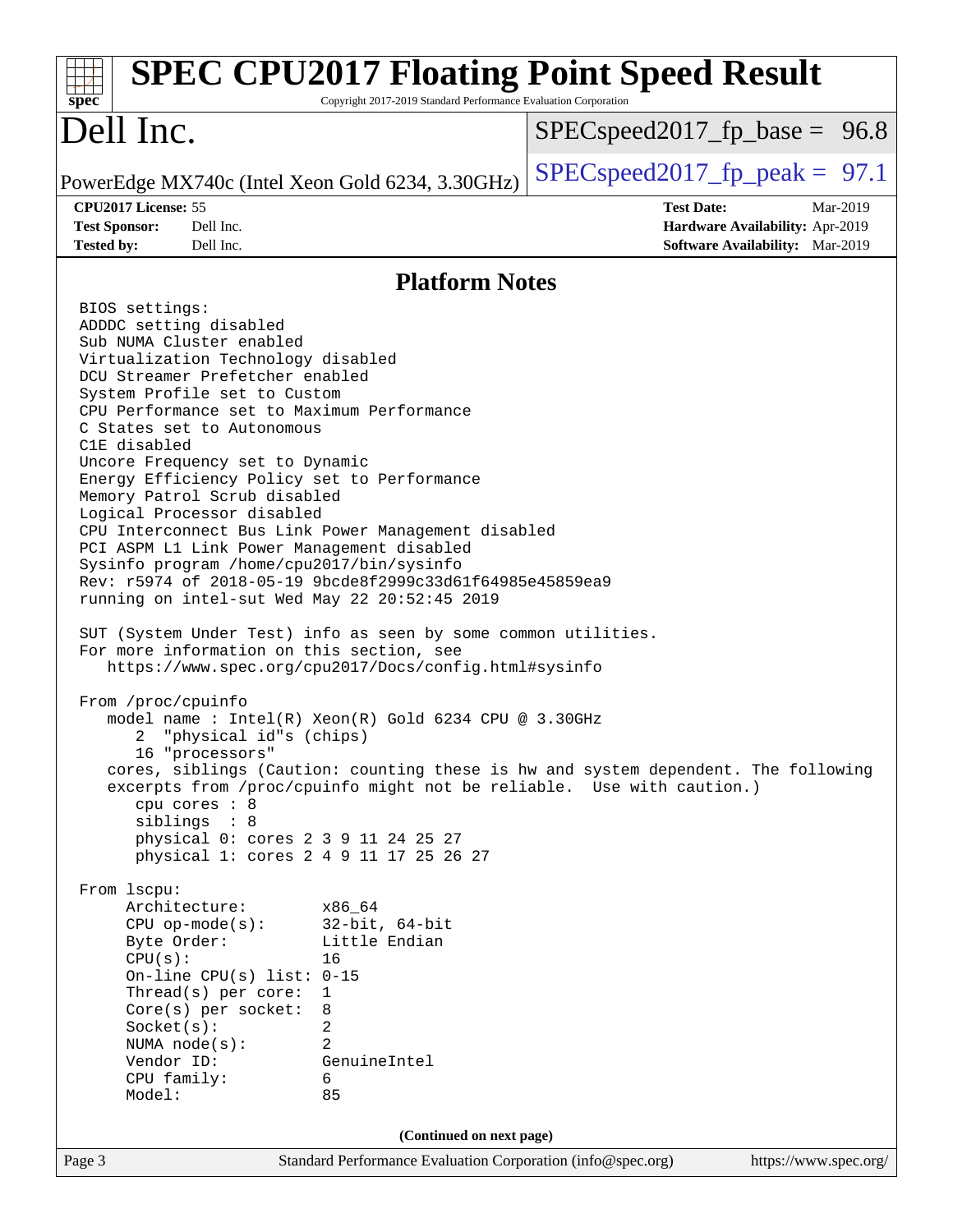| <b>SPEC CPU2017 Floating Point Speed Result</b><br>Copyright 2017-2019 Standard Performance Evaluation Corporation<br>spec <sup>®</sup>                                                                                                                                                                                                                                                                                                                                                                                                                                                                                                                                                                                                                                                                                                                                                                                                                                                                                                                                                                                                                                                                                                                                                                                                                                                                                                                                                                                                                                                                                                                                                                                                                                                                                                                                      |                                                               |
|------------------------------------------------------------------------------------------------------------------------------------------------------------------------------------------------------------------------------------------------------------------------------------------------------------------------------------------------------------------------------------------------------------------------------------------------------------------------------------------------------------------------------------------------------------------------------------------------------------------------------------------------------------------------------------------------------------------------------------------------------------------------------------------------------------------------------------------------------------------------------------------------------------------------------------------------------------------------------------------------------------------------------------------------------------------------------------------------------------------------------------------------------------------------------------------------------------------------------------------------------------------------------------------------------------------------------------------------------------------------------------------------------------------------------------------------------------------------------------------------------------------------------------------------------------------------------------------------------------------------------------------------------------------------------------------------------------------------------------------------------------------------------------------------------------------------------------------------------------------------------|---------------------------------------------------------------|
| Dell Inc.                                                                                                                                                                                                                                                                                                                                                                                                                                                                                                                                                                                                                                                                                                                                                                                                                                                                                                                                                                                                                                                                                                                                                                                                                                                                                                                                                                                                                                                                                                                                                                                                                                                                                                                                                                                                                                                                    | $SPEC speed2017_f p\_base = 96.8$                             |
| PowerEdge MX740c (Intel Xeon Gold 6234, 3.30GHz)                                                                                                                                                                                                                                                                                                                                                                                                                                                                                                                                                                                                                                                                                                                                                                                                                                                                                                                                                                                                                                                                                                                                                                                                                                                                                                                                                                                                                                                                                                                                                                                                                                                                                                                                                                                                                             | $SPEC speed2017_fp\_peak = 97.1$                              |
| CPU2017 License: 55                                                                                                                                                                                                                                                                                                                                                                                                                                                                                                                                                                                                                                                                                                                                                                                                                                                                                                                                                                                                                                                                                                                                                                                                                                                                                                                                                                                                                                                                                                                                                                                                                                                                                                                                                                                                                                                          | <b>Test Date:</b><br>Mar-2019                                 |
| Dell Inc.<br><b>Test Sponsor:</b>                                                                                                                                                                                                                                                                                                                                                                                                                                                                                                                                                                                                                                                                                                                                                                                                                                                                                                                                                                                                                                                                                                                                                                                                                                                                                                                                                                                                                                                                                                                                                                                                                                                                                                                                                                                                                                            | Hardware Availability: Apr-2019                               |
| Dell Inc.<br><b>Tested by:</b>                                                                                                                                                                                                                                                                                                                                                                                                                                                                                                                                                                                                                                                                                                                                                                                                                                                                                                                                                                                                                                                                                                                                                                                                                                                                                                                                                                                                                                                                                                                                                                                                                                                                                                                                                                                                                                               | Software Availability: Mar-2019                               |
| <b>Platform Notes (Continued)</b>                                                                                                                                                                                                                                                                                                                                                                                                                                                                                                                                                                                                                                                                                                                                                                                                                                                                                                                                                                                                                                                                                                                                                                                                                                                                                                                                                                                                                                                                                                                                                                                                                                                                                                                                                                                                                                            |                                                               |
| Intel(R) Xeon(R) Gold 6234 CPU @ 3.30GHz<br>Model name:<br>Stepping:<br>7<br>2407.100<br>CPU MHz:<br>6600.00<br>BogoMIPS:<br>Virtualization:<br>$VT - x$<br>L1d cache:<br>32K<br>Lli cache:<br>32K<br>L2 cache:<br>1024K<br>25344K<br>L3 cache:<br>NUMA node0 CPU(s):<br>0, 2, 4, 6, 8, 10, 12, 14<br>NUMA $node1$ $CPU(s):$<br>1, 3, 5, 7, 9, 11, 13, 15<br>Flags:<br>pat pse36 clflush dts acpi mmx fxsr sse sse2 ss ht tm pbe syscall nx pdpe1gb rdtscp<br>lm constant_tsc art arch_perfmon pebs bts rep_good nopl xtopology nonstop_tsc cpuid<br>aperfmperf pni pclmulqdq dtes64 monitor ds_cpl vmx smx est tm2 ssse3 sdbg fma cx16<br>xtpr pdcm pcid dca sse4_1 sse4_2 x2apic movbe popcnt aes xsave avx f16c rdrand<br>lahf_lm abm 3dnowprefetch cpuid_fault epb cat_13 cdp_13 invpcid_single intel_ppin<br>ssbd mba ibrs ibpb stibp ibrs_enhanced tpr_shadow vnmi flexpriority ept vpid<br>fsgsbase tsc_adjust bmil hle avx2 smep bmi2 erms invpcid rtm cqm mpx rdt_a avx512f<br>avx512dq rdseed adx smap clflushopt clwb intel_pt avx512cd avx512bw avx512vl<br>xsaveopt xsavec xgetbvl xsaves cqm_llc cqm_occup_llc cqm_mbm_total cqm_mbm_local<br>dtherm ida arat pln pts pku ospke avx512_vnni flush_lld arch_capabilities<br>/proc/cpuinfo cache data<br>cache size $: 25344$ KB<br>From numactl --hardware WARNING: a numactl 'node' might or might not correspond to a<br>physical chip.<br>$available: 2 nodes (0-1)$<br>node 0 cpus: 0 2 4 6 8 10 12 14<br>node 0 size: 191895 MB<br>node 0 free: 187035 MB<br>node 1 cpus: 1 3 5 7 9 11 13 15<br>node 1 size: 193533 MB<br>node 1 free: 190522 MB<br>node distances:<br>node 0<br>$\mathbf{1}$<br>0: 10 21<br>1: 21 10<br>From /proc/meminfo<br>MemTotal:<br>394680124 kB<br>HugePages_Total:<br>0<br>Hugepagesize:<br>2048 kB<br>/usr/bin/lsb_release -d<br>Ubuntu 18.04.2 LTS<br>(Continued on next page) | fpu vme de pse tsc msr pae mce cx8 apic sep mtrr pge mca cmov |
|                                                                                                                                                                                                                                                                                                                                                                                                                                                                                                                                                                                                                                                                                                                                                                                                                                                                                                                                                                                                                                                                                                                                                                                                                                                                                                                                                                                                                                                                                                                                                                                                                                                                                                                                                                                                                                                                              |                                                               |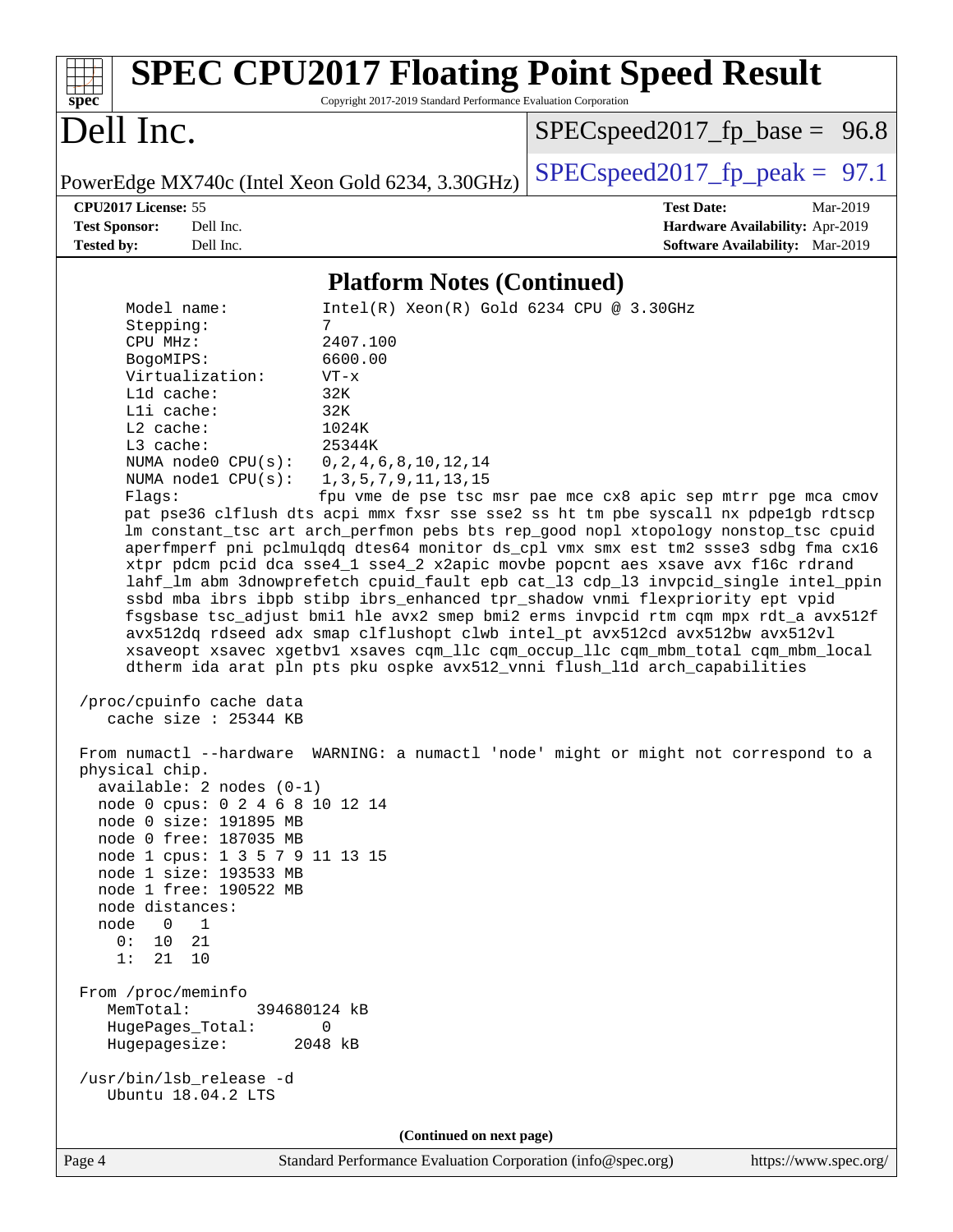| <b>SPEC CPU2017 Floating Point Speed Result</b>                                                                                                                                                                                                                                                                                                                                                                                                                                                                                                                                                                                                                                                                                                                                                                                                                                                                                                                                                                                                                                                                                                                                                                                                                                                                                                                                                                                                               |                                                                                                     |
|---------------------------------------------------------------------------------------------------------------------------------------------------------------------------------------------------------------------------------------------------------------------------------------------------------------------------------------------------------------------------------------------------------------------------------------------------------------------------------------------------------------------------------------------------------------------------------------------------------------------------------------------------------------------------------------------------------------------------------------------------------------------------------------------------------------------------------------------------------------------------------------------------------------------------------------------------------------------------------------------------------------------------------------------------------------------------------------------------------------------------------------------------------------------------------------------------------------------------------------------------------------------------------------------------------------------------------------------------------------------------------------------------------------------------------------------------------------|-----------------------------------------------------------------------------------------------------|
| spec <sup>®</sup><br>Copyright 2017-2019 Standard Performance Evaluation Corporation<br>Dell Inc.                                                                                                                                                                                                                                                                                                                                                                                                                                                                                                                                                                                                                                                                                                                                                                                                                                                                                                                                                                                                                                                                                                                                                                                                                                                                                                                                                             | $SPEC speed2017_f p\_base = 96.8$                                                                   |
| PowerEdge MX740c (Intel Xeon Gold 6234, 3.30GHz)                                                                                                                                                                                                                                                                                                                                                                                                                                                                                                                                                                                                                                                                                                                                                                                                                                                                                                                                                                                                                                                                                                                                                                                                                                                                                                                                                                                                              | $SPEC speed2017_fp\_peak = 97.1$                                                                    |
| CPU2017 License: 55<br><b>Test Sponsor:</b><br>Dell Inc.<br><b>Tested by:</b><br>Dell Inc.                                                                                                                                                                                                                                                                                                                                                                                                                                                                                                                                                                                                                                                                                                                                                                                                                                                                                                                                                                                                                                                                                                                                                                                                                                                                                                                                                                    | <b>Test Date:</b><br>Mar-2019<br>Hardware Availability: Apr-2019<br>Software Availability: Mar-2019 |
| <b>Platform Notes (Continued)</b>                                                                                                                                                                                                                                                                                                                                                                                                                                                                                                                                                                                                                                                                                                                                                                                                                                                                                                                                                                                                                                                                                                                                                                                                                                                                                                                                                                                                                             |                                                                                                     |
| From /etc/*release* /etc/*version*<br>debian_version: buster/sid<br>os-release:<br>NAME="Ubuntu"<br>VERSION="18.04.2 LTS (Bionic Beaver)"<br>ID=ubuntu<br>ID LIKE=debian<br>PRETTY_NAME="Ubuntu 18.04.2 LTS"<br>VERSION_ID="18.04"<br>HOME_URL="https://www.ubuntu.com/"<br>SUPPORT_URL="https://help.ubuntu.com/"<br>uname $-a$ :<br>Linux intel-sut 4.15.0-46-generic #49-Ubuntu SMP Wed Feb 6 09:33:07 UTC 2019 x86_64<br>x86_64 x86_64 GNU/Linux<br>Kernel self-reported vulnerability status:<br>CVE-2017-5754 (Meltdown):<br>Not affected<br>CVE-2017-5753 (Spectre variant 1): Mitigation: __user pointer sanitization<br>CVE-2017-5715 (Spectre variant 2): Mitigation: Enhanced IBRS, IBPB<br>run-level 3 May 22 16:14<br>SPEC is set to: /home/cpu2017<br>Type Size Used Avail Use% Mounted on<br>Filesystem<br>/dev/sda2<br>ext4 439G<br>26G 392G<br>$7\%$ /<br>Additional information from dmidecode follows. WARNING: Use caution when you interpret<br>this section. The 'dmidecode' program reads system data which is "intended to allow<br>hardware to be accurately determined", but the intent may not be met, as there are<br>frequent changes to hardware, firmware, and the "DMTF SMBIOS" standard.<br>BIOS Dell Inc. 2.2.9 05/08/2019<br>Memory:<br>11x 00AD00B300AD HMA84GR7CJR4N-WM 32 GB 2 rank 2933<br>1x 00AD063200AD HMA84GR7CJR4N-WM 32 GB 2 rank 2933<br>12x Not Specified Not Specified<br>(End of data from sysinfo program) |                                                                                                     |
| <b>Compiler Version Notes</b>                                                                                                                                                                                                                                                                                                                                                                                                                                                                                                                                                                                                                                                                                                                                                                                                                                                                                                                                                                                                                                                                                                                                                                                                                                                                                                                                                                                                                                 |                                                                                                     |
| CC 619.1bm_s(base, peak) 638.imagick_s(base, peak) 644.nab_s(base, peak)                                                                                                                                                                                                                                                                                                                                                                                                                                                                                                                                                                                                                                                                                                                                                                                                                                                                                                                                                                                                                                                                                                                                                                                                                                                                                                                                                                                      | =========================                                                                           |
| (Continued on next page)                                                                                                                                                                                                                                                                                                                                                                                                                                                                                                                                                                                                                                                                                                                                                                                                                                                                                                                                                                                                                                                                                                                                                                                                                                                                                                                                                                                                                                      |                                                                                                     |

Page 5 Standard Performance Evaluation Corporation [\(info@spec.org\)](mailto:info@spec.org) <https://www.spec.org/>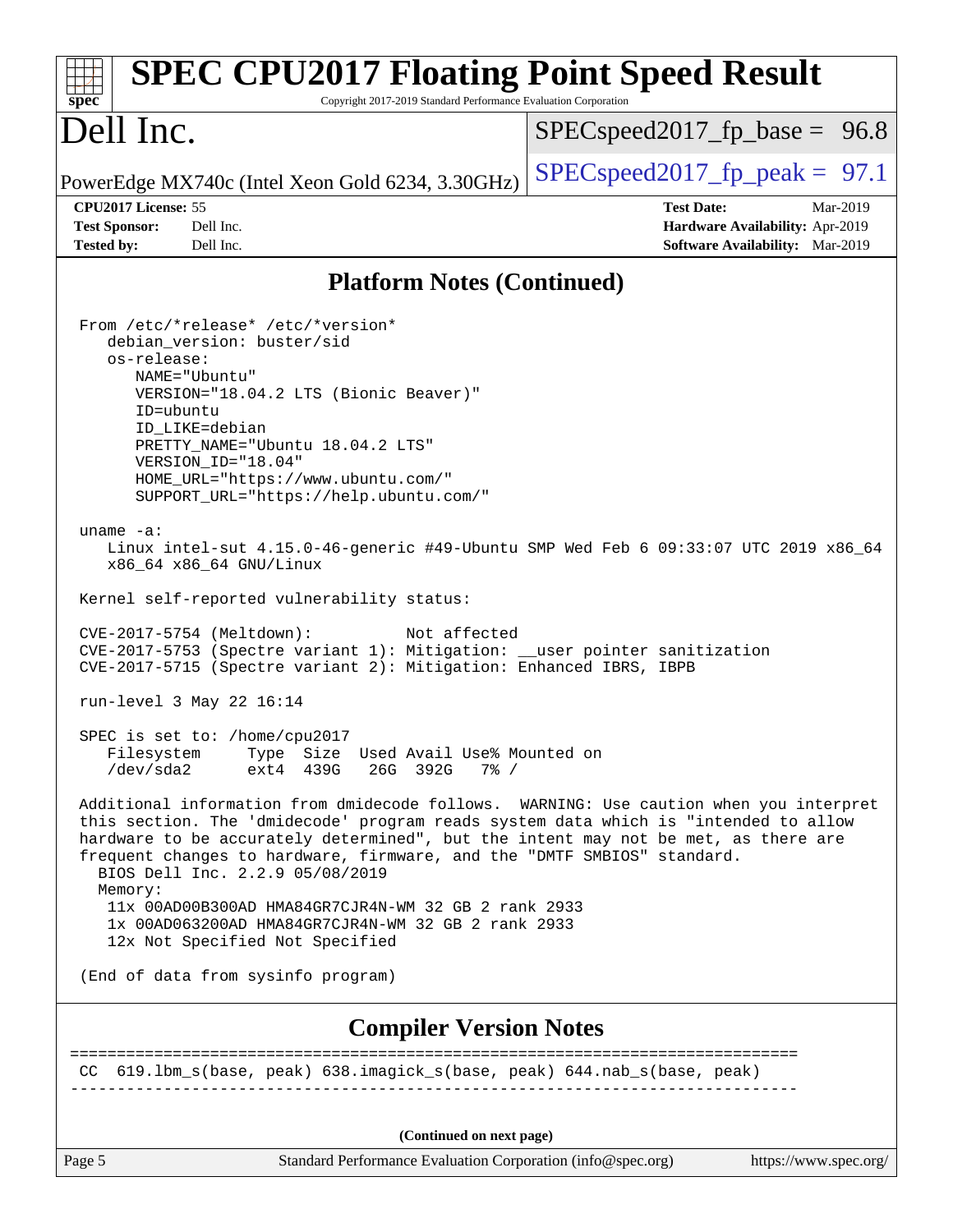| <b>SPEC CPU2017 Floating Point Speed Result</b><br>Copyright 2017-2019 Standard Performance Evaluation Corporation<br>$spec^*$                                                                                                                                                                                                                                                                                                                                                                                                                                       |                                                                                                            |
|----------------------------------------------------------------------------------------------------------------------------------------------------------------------------------------------------------------------------------------------------------------------------------------------------------------------------------------------------------------------------------------------------------------------------------------------------------------------------------------------------------------------------------------------------------------------|------------------------------------------------------------------------------------------------------------|
| Dell Inc.                                                                                                                                                                                                                                                                                                                                                                                                                                                                                                                                                            | $SPEC speed2017_fp\_base = 96.8$                                                                           |
| PowerEdge MX740c (Intel Xeon Gold 6234, 3.30GHz)                                                                                                                                                                                                                                                                                                                                                                                                                                                                                                                     | $SPEC speed2017_fp\_peak = 97.1$                                                                           |
| CPU2017 License: 55<br><b>Test Sponsor:</b><br>Dell Inc.<br><b>Tested by:</b><br>Dell Inc.                                                                                                                                                                                                                                                                                                                                                                                                                                                                           | <b>Test Date:</b><br>Mar-2019<br>Hardware Availability: Apr-2019<br><b>Software Availability:</b> Mar-2019 |
| <b>Compiler Version Notes (Continued)</b>                                                                                                                                                                                                                                                                                                                                                                                                                                                                                                                            |                                                                                                            |
| Intel(R) C Intel(R) 64 Compiler for applications running on Intel(R) 64,<br>Version 19.0.1.144 Build 20181018<br>Copyright (C) 1985-2018 Intel Corporation. All rights reserved.                                                                                                                                                                                                                                                                                                                                                                                     |                                                                                                            |
| ===================<br>607.cactuBSSN_s(base, peak)<br>FC.                                                                                                                                                                                                                                                                                                                                                                                                                                                                                                            |                                                                                                            |
| Intel(R) $C++$ Intel(R) 64 Compiler for applications running on Intel(R) 64,<br>Version 19.0.1.144 Build 20181018<br>Copyright (C) 1985-2018 Intel Corporation. All rights reserved.<br>Intel(R) C Intel(R) 64 Compiler for applications running on Intel(R) 64,<br>Version 19.0.1.144 Build 20181018<br>Copyright (C) 1985-2018 Intel Corporation. All rights reserved.<br>$Intel(R)$ Fortran Intel(R) 64 Compiler for applications running on Intel(R)<br>64, Version 19.0.1.144 Build 20181018<br>Copyright (C) 1985-2018 Intel Corporation. All rights reserved. |                                                                                                            |
| FC 603.bwaves_s(base) 649.fotonik3d_s(base) 654.roms_s(base, peak)                                                                                                                                                                                                                                                                                                                                                                                                                                                                                                   |                                                                                                            |
| $Intel(R)$ Fortran Intel(R) 64 Compiler for applications running on Intel(R)<br>64, Version 19.0.1.144 Build 20181018<br>Copyright (C) 1985-2018 Intel Corporation. All rights reserved.                                                                                                                                                                                                                                                                                                                                                                             |                                                                                                            |
| 603.bwaves_s(peak) 649.fotonik3d_s(peak)<br>FC                                                                                                                                                                                                                                                                                                                                                                                                                                                                                                                       |                                                                                                            |
| $Intel(R)$ Fortran Intel(R) 64 Compiler for applications running on Intel(R)<br>64, Version 19.0.1.144 Build 20181018<br>Copyright (C) 1985-2018 Intel Corporation. All rights reserved.                                                                                                                                                                                                                                                                                                                                                                             |                                                                                                            |
| $CC$ 621.wrf_s(base) 627.cam4_s(base, peak) 628.pop2_s(base)                                                                                                                                                                                                                                                                                                                                                                                                                                                                                                         |                                                                                                            |
| $Intel(R)$ Fortran Intel(R) 64 Compiler for applications running on Intel(R)<br>64, Version 19.0.1.144 Build 20181018<br>Copyright (C) 1985-2018 Intel Corporation. All rights reserved.<br>Intel(R) C Intel(R) 64 Compiler for applications running on Intel(R) 64,<br>Version 19.0.1.144 Build 20181018<br>Copyright (C) 1985-2018 Intel Corporation. All rights reserved.<br>------------                                                                                                                                                                         |                                                                                                            |
|                                                                                                                                                                                                                                                                                                                                                                                                                                                                                                                                                                      |                                                                                                            |
| (Continued on next page)<br>Page 6<br>Standard Performance Evaluation Corporation (info@spec.org)                                                                                                                                                                                                                                                                                                                                                                                                                                                                    | https://www.spec.org/                                                                                      |
|                                                                                                                                                                                                                                                                                                                                                                                                                                                                                                                                                                      |                                                                                                            |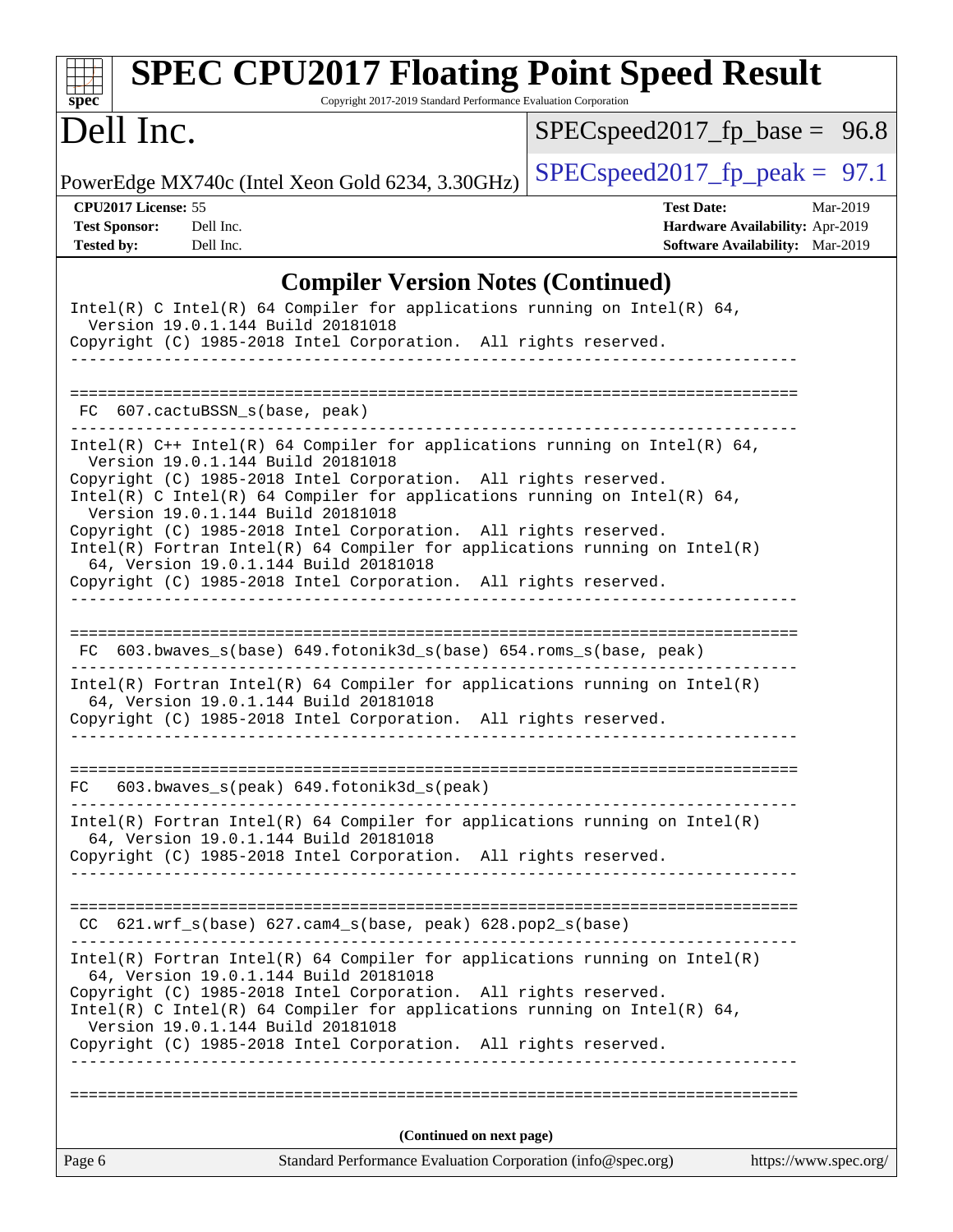| <b>SPEC CPU2017 Floating Point Speed Result</b>                             |                                  |  |
|-----------------------------------------------------------------------------|----------------------------------|--|
| $spec^*$<br>Copyright 2017-2019 Standard Performance Evaluation Corporation |                                  |  |
| Dell Inc.                                                                   | $SPEC speed2017_fp\_base = 96.8$ |  |
| PowerEdge MX740c (Intel Xeon Gold 6234, 3.30GHz)                            | $SPEC speed2017_fpcak = 97.1$    |  |
| <b>CPU2017 License: 55</b>                                                  | Mar-2019<br><b>Test Date:</b>    |  |

**[Test Sponsor:](http://www.spec.org/auto/cpu2017/Docs/result-fields.html#TestSponsor)** Dell Inc. **[Hardware Availability:](http://www.spec.org/auto/cpu2017/Docs/result-fields.html#HardwareAvailability)** Apr-2019 **[Tested by:](http://www.spec.org/auto/cpu2017/Docs/result-fields.html#Testedby)** Dell Inc. **[Software Availability:](http://www.spec.org/auto/cpu2017/Docs/result-fields.html#SoftwareAvailability)** Mar-2019

#### **[Compiler Version Notes \(Continued\)](http://www.spec.org/auto/cpu2017/Docs/result-fields.html#CompilerVersionNotes)**

CC 621.wrf\_s(peak) 628.pop2\_s(peak)

------------------------------------------------------------------------------ Intel(R) Fortran Intel(R) 64 Compiler for applications running on Intel(R) 64, Version 19.0.1.144 Build 20181018 Copyright (C) 1985-2018 Intel Corporation. All rights reserved. Intel(R) C Intel(R) 64 Compiler for applications running on Intel(R) 64, Version 19.0.1.144 Build 20181018 Copyright (C) 1985-2018 Intel Corporation. All rights reserved. ------------------------------------------------------------------------------

### **[Base Compiler Invocation](http://www.spec.org/auto/cpu2017/Docs/result-fields.html#BaseCompilerInvocation)**

[C benchmarks](http://www.spec.org/auto/cpu2017/Docs/result-fields.html#Cbenchmarks): [icc -m64 -std=c11](http://www.spec.org/cpu2017/results/res2019q3/cpu2017-20190624-15409.flags.html#user_CCbase_intel_icc_64bit_c11_33ee0cdaae7deeeab2a9725423ba97205ce30f63b9926c2519791662299b76a0318f32ddfffdc46587804de3178b4f9328c46fa7c2b0cd779d7a61945c91cd35)

[Fortran benchmarks](http://www.spec.org/auto/cpu2017/Docs/result-fields.html#Fortranbenchmarks): [ifort -m64](http://www.spec.org/cpu2017/results/res2019q3/cpu2017-20190624-15409.flags.html#user_FCbase_intel_ifort_64bit_24f2bb282fbaeffd6157abe4f878425411749daecae9a33200eee2bee2fe76f3b89351d69a8130dd5949958ce389cf37ff59a95e7a40d588e8d3a57e0c3fd751)

[Benchmarks using both Fortran and C](http://www.spec.org/auto/cpu2017/Docs/result-fields.html#BenchmarksusingbothFortranandC): [ifort -m64](http://www.spec.org/cpu2017/results/res2019q3/cpu2017-20190624-15409.flags.html#user_CC_FCbase_intel_ifort_64bit_24f2bb282fbaeffd6157abe4f878425411749daecae9a33200eee2bee2fe76f3b89351d69a8130dd5949958ce389cf37ff59a95e7a40d588e8d3a57e0c3fd751) [icc -m64 -std=c11](http://www.spec.org/cpu2017/results/res2019q3/cpu2017-20190624-15409.flags.html#user_CC_FCbase_intel_icc_64bit_c11_33ee0cdaae7deeeab2a9725423ba97205ce30f63b9926c2519791662299b76a0318f32ddfffdc46587804de3178b4f9328c46fa7c2b0cd779d7a61945c91cd35)

[Benchmarks using Fortran, C, and C++:](http://www.spec.org/auto/cpu2017/Docs/result-fields.html#BenchmarksusingFortranCandCXX) [icpc -m64](http://www.spec.org/cpu2017/results/res2019q3/cpu2017-20190624-15409.flags.html#user_CC_CXX_FCbase_intel_icpc_64bit_4ecb2543ae3f1412ef961e0650ca070fec7b7afdcd6ed48761b84423119d1bf6bdf5cad15b44d48e7256388bc77273b966e5eb805aefd121eb22e9299b2ec9d9) [icc -m64 -std=c11](http://www.spec.org/cpu2017/results/res2019q3/cpu2017-20190624-15409.flags.html#user_CC_CXX_FCbase_intel_icc_64bit_c11_33ee0cdaae7deeeab2a9725423ba97205ce30f63b9926c2519791662299b76a0318f32ddfffdc46587804de3178b4f9328c46fa7c2b0cd779d7a61945c91cd35) [ifort -m64](http://www.spec.org/cpu2017/results/res2019q3/cpu2017-20190624-15409.flags.html#user_CC_CXX_FCbase_intel_ifort_64bit_24f2bb282fbaeffd6157abe4f878425411749daecae9a33200eee2bee2fe76f3b89351d69a8130dd5949958ce389cf37ff59a95e7a40d588e8d3a57e0c3fd751)

# **[Base Portability Flags](http://www.spec.org/auto/cpu2017/Docs/result-fields.html#BasePortabilityFlags)**

 603.bwaves\_s: [-DSPEC\\_LP64](http://www.spec.org/cpu2017/results/res2019q3/cpu2017-20190624-15409.flags.html#suite_basePORTABILITY603_bwaves_s_DSPEC_LP64) 607.cactuBSSN\_s: [-DSPEC\\_LP64](http://www.spec.org/cpu2017/results/res2019q3/cpu2017-20190624-15409.flags.html#suite_basePORTABILITY607_cactuBSSN_s_DSPEC_LP64) 619.lbm\_s: [-DSPEC\\_LP64](http://www.spec.org/cpu2017/results/res2019q3/cpu2017-20190624-15409.flags.html#suite_basePORTABILITY619_lbm_s_DSPEC_LP64) 621.wrf\_s: [-DSPEC\\_LP64](http://www.spec.org/cpu2017/results/res2019q3/cpu2017-20190624-15409.flags.html#suite_basePORTABILITY621_wrf_s_DSPEC_LP64) [-DSPEC\\_CASE\\_FLAG](http://www.spec.org/cpu2017/results/res2019q3/cpu2017-20190624-15409.flags.html#b621.wrf_s_baseCPORTABILITY_DSPEC_CASE_FLAG) [-convert big\\_endian](http://www.spec.org/cpu2017/results/res2019q3/cpu2017-20190624-15409.flags.html#user_baseFPORTABILITY621_wrf_s_convert_big_endian_c3194028bc08c63ac5d04de18c48ce6d347e4e562e8892b8bdbdc0214820426deb8554edfa529a3fb25a586e65a3d812c835984020483e7e73212c4d31a38223) 627.cam4\_s: [-DSPEC\\_LP64](http://www.spec.org/cpu2017/results/res2019q3/cpu2017-20190624-15409.flags.html#suite_basePORTABILITY627_cam4_s_DSPEC_LP64) [-DSPEC\\_CASE\\_FLAG](http://www.spec.org/cpu2017/results/res2019q3/cpu2017-20190624-15409.flags.html#b627.cam4_s_baseCPORTABILITY_DSPEC_CASE_FLAG) 628.pop2\_s: [-DSPEC\\_LP64](http://www.spec.org/cpu2017/results/res2019q3/cpu2017-20190624-15409.flags.html#suite_basePORTABILITY628_pop2_s_DSPEC_LP64) [-DSPEC\\_CASE\\_FLAG](http://www.spec.org/cpu2017/results/res2019q3/cpu2017-20190624-15409.flags.html#b628.pop2_s_baseCPORTABILITY_DSPEC_CASE_FLAG) [-convert big\\_endian](http://www.spec.org/cpu2017/results/res2019q3/cpu2017-20190624-15409.flags.html#user_baseFPORTABILITY628_pop2_s_convert_big_endian_c3194028bc08c63ac5d04de18c48ce6d347e4e562e8892b8bdbdc0214820426deb8554edfa529a3fb25a586e65a3d812c835984020483e7e73212c4d31a38223) [-assume byterecl](http://www.spec.org/cpu2017/results/res2019q3/cpu2017-20190624-15409.flags.html#user_baseFPORTABILITY628_pop2_s_assume_byterecl_7e47d18b9513cf18525430bbf0f2177aa9bf368bc7a059c09b2c06a34b53bd3447c950d3f8d6c70e3faf3a05c8557d66a5798b567902e8849adc142926523472) 638.imagick\_s: [-DSPEC\\_LP64](http://www.spec.org/cpu2017/results/res2019q3/cpu2017-20190624-15409.flags.html#suite_basePORTABILITY638_imagick_s_DSPEC_LP64) 644.nab\_s: [-DSPEC\\_LP64](http://www.spec.org/cpu2017/results/res2019q3/cpu2017-20190624-15409.flags.html#suite_basePORTABILITY644_nab_s_DSPEC_LP64) 649.fotonik3d\_s: [-DSPEC\\_LP64](http://www.spec.org/cpu2017/results/res2019q3/cpu2017-20190624-15409.flags.html#suite_basePORTABILITY649_fotonik3d_s_DSPEC_LP64) 654.roms\_s: [-DSPEC\\_LP64](http://www.spec.org/cpu2017/results/res2019q3/cpu2017-20190624-15409.flags.html#suite_basePORTABILITY654_roms_s_DSPEC_LP64)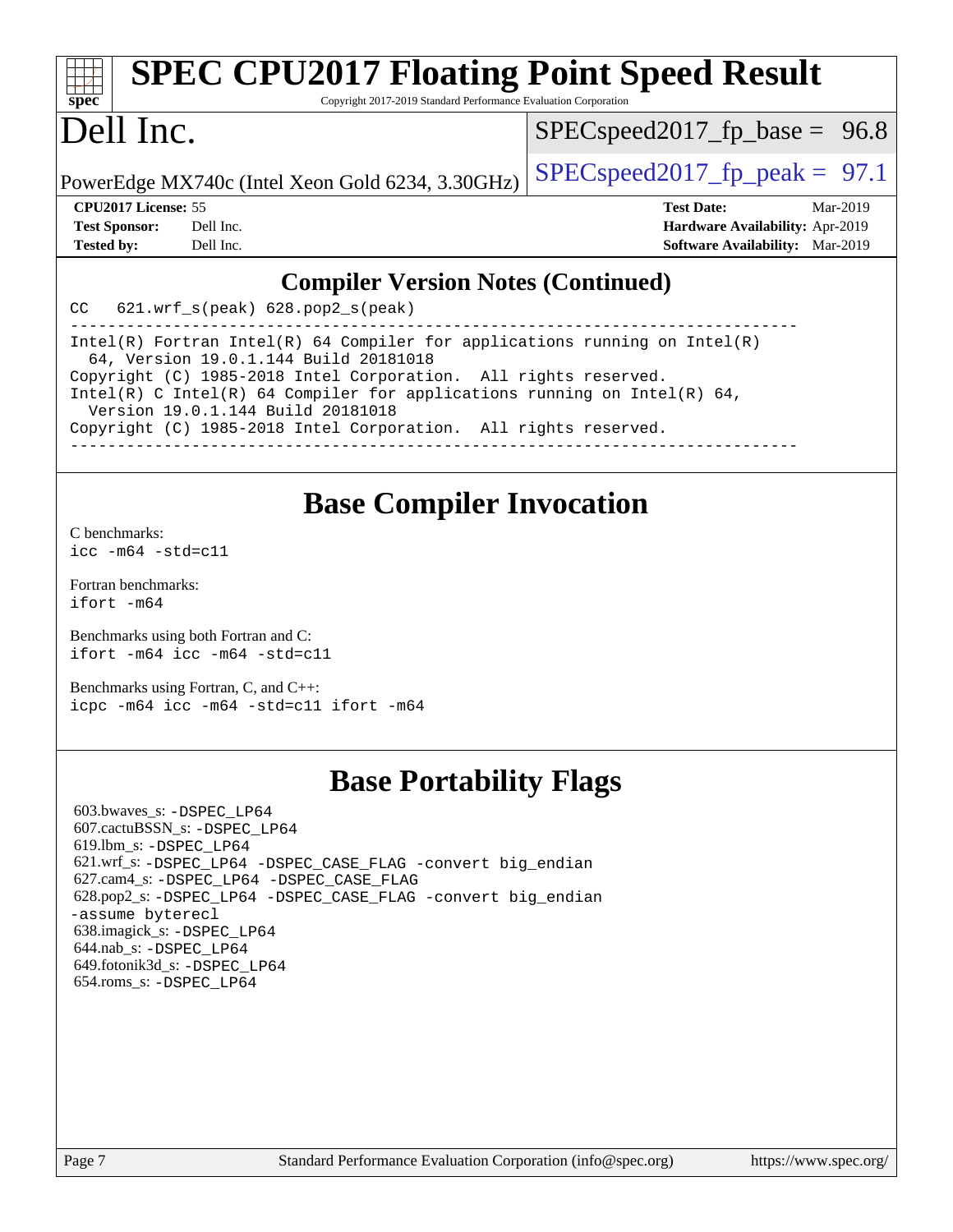| <b>SPEC CPU2017 Floating Point Speed Result</b><br>Copyright 2017-2019 Standard Performance Evaluation Corporation<br>spec <sup>®</sup>                                                      |                                                                                                            |  |  |  |
|----------------------------------------------------------------------------------------------------------------------------------------------------------------------------------------------|------------------------------------------------------------------------------------------------------------|--|--|--|
| Dell Inc.                                                                                                                                                                                    | $SPEC speed2017_fp\_base = 96.8$                                                                           |  |  |  |
| PowerEdge MX740c (Intel Xeon Gold 6234, 3.30GHz)                                                                                                                                             | $SPEC speed2017_fp\_peak = 97.1$                                                                           |  |  |  |
| CPU <sub>2017</sub> License: 55<br><b>Test Sponsor:</b><br>Dell Inc.<br><b>Tested by:</b><br>Dell Inc.                                                                                       | <b>Test Date:</b><br>Mar-2019<br>Hardware Availability: Apr-2019<br><b>Software Availability:</b> Mar-2019 |  |  |  |
| <b>Base Optimization Flags</b>                                                                                                                                                               |                                                                                                            |  |  |  |
| C benchmarks:<br>-xCORE-AVX512 -ipo -03 -no-prec-div -qopt-prefetch<br>-ffinite-math-only -qopt-mem-layout-trans=4 -qopenmp -DSPEC_OPENMP                                                    |                                                                                                            |  |  |  |
| Fortran benchmarks:<br>-DSPEC_OPENMP -xCORE-AVX512 -ipo -03 -no-prec-div -qopt-prefetch<br>-ffinite-math-only -qopt-mem-layout-trans=4 -qopenmp<br>-nostandard-realloc-lhs                   |                                                                                                            |  |  |  |
| Benchmarks using both Fortran and C:<br>-xCORE-AVX512 -ipo -03 -no-prec-div -qopt-prefetch<br>-ffinite-math-only -qopt-mem-layout-trans=4 -qopenmp -DSPEC_OPENMP<br>-nostandard-realloc-lhs  |                                                                                                            |  |  |  |
| Benchmarks using Fortran, C, and C++:<br>-xCORE-AVX512 -ipo -03 -no-prec-div -qopt-prefetch<br>-ffinite-math-only -qopt-mem-layout-trans=4 -qopenmp -DSPEC_OPENMP<br>-nostandard-realloc-lhs |                                                                                                            |  |  |  |
| <b>Peak Compiler Invocation</b><br>C benchmarks:<br>$\text{icc -m64 -std=c11}$                                                                                                               |                                                                                                            |  |  |  |

[Fortran benchmarks](http://www.spec.org/auto/cpu2017/Docs/result-fields.html#Fortranbenchmarks): [ifort -m64](http://www.spec.org/cpu2017/results/res2019q3/cpu2017-20190624-15409.flags.html#user_FCpeak_intel_ifort_64bit_24f2bb282fbaeffd6157abe4f878425411749daecae9a33200eee2bee2fe76f3b89351d69a8130dd5949958ce389cf37ff59a95e7a40d588e8d3a57e0c3fd751)

[Benchmarks using both Fortran and C](http://www.spec.org/auto/cpu2017/Docs/result-fields.html#BenchmarksusingbothFortranandC): [ifort -m64](http://www.spec.org/cpu2017/results/res2019q3/cpu2017-20190624-15409.flags.html#user_CC_FCpeak_intel_ifort_64bit_24f2bb282fbaeffd6157abe4f878425411749daecae9a33200eee2bee2fe76f3b89351d69a8130dd5949958ce389cf37ff59a95e7a40d588e8d3a57e0c3fd751) [icc -m64 -std=c11](http://www.spec.org/cpu2017/results/res2019q3/cpu2017-20190624-15409.flags.html#user_CC_FCpeak_intel_icc_64bit_c11_33ee0cdaae7deeeab2a9725423ba97205ce30f63b9926c2519791662299b76a0318f32ddfffdc46587804de3178b4f9328c46fa7c2b0cd779d7a61945c91cd35)

[Benchmarks using Fortran, C, and C++:](http://www.spec.org/auto/cpu2017/Docs/result-fields.html#BenchmarksusingFortranCandCXX) [icpc -m64](http://www.spec.org/cpu2017/results/res2019q3/cpu2017-20190624-15409.flags.html#user_CC_CXX_FCpeak_intel_icpc_64bit_4ecb2543ae3f1412ef961e0650ca070fec7b7afdcd6ed48761b84423119d1bf6bdf5cad15b44d48e7256388bc77273b966e5eb805aefd121eb22e9299b2ec9d9) [icc -m64 -std=c11](http://www.spec.org/cpu2017/results/res2019q3/cpu2017-20190624-15409.flags.html#user_CC_CXX_FCpeak_intel_icc_64bit_c11_33ee0cdaae7deeeab2a9725423ba97205ce30f63b9926c2519791662299b76a0318f32ddfffdc46587804de3178b4f9328c46fa7c2b0cd779d7a61945c91cd35) [ifort -m64](http://www.spec.org/cpu2017/results/res2019q3/cpu2017-20190624-15409.flags.html#user_CC_CXX_FCpeak_intel_ifort_64bit_24f2bb282fbaeffd6157abe4f878425411749daecae9a33200eee2bee2fe76f3b89351d69a8130dd5949958ce389cf37ff59a95e7a40d588e8d3a57e0c3fd751)

# **[Peak Portability Flags](http://www.spec.org/auto/cpu2017/Docs/result-fields.html#PeakPortabilityFlags)**

Same as Base Portability Flags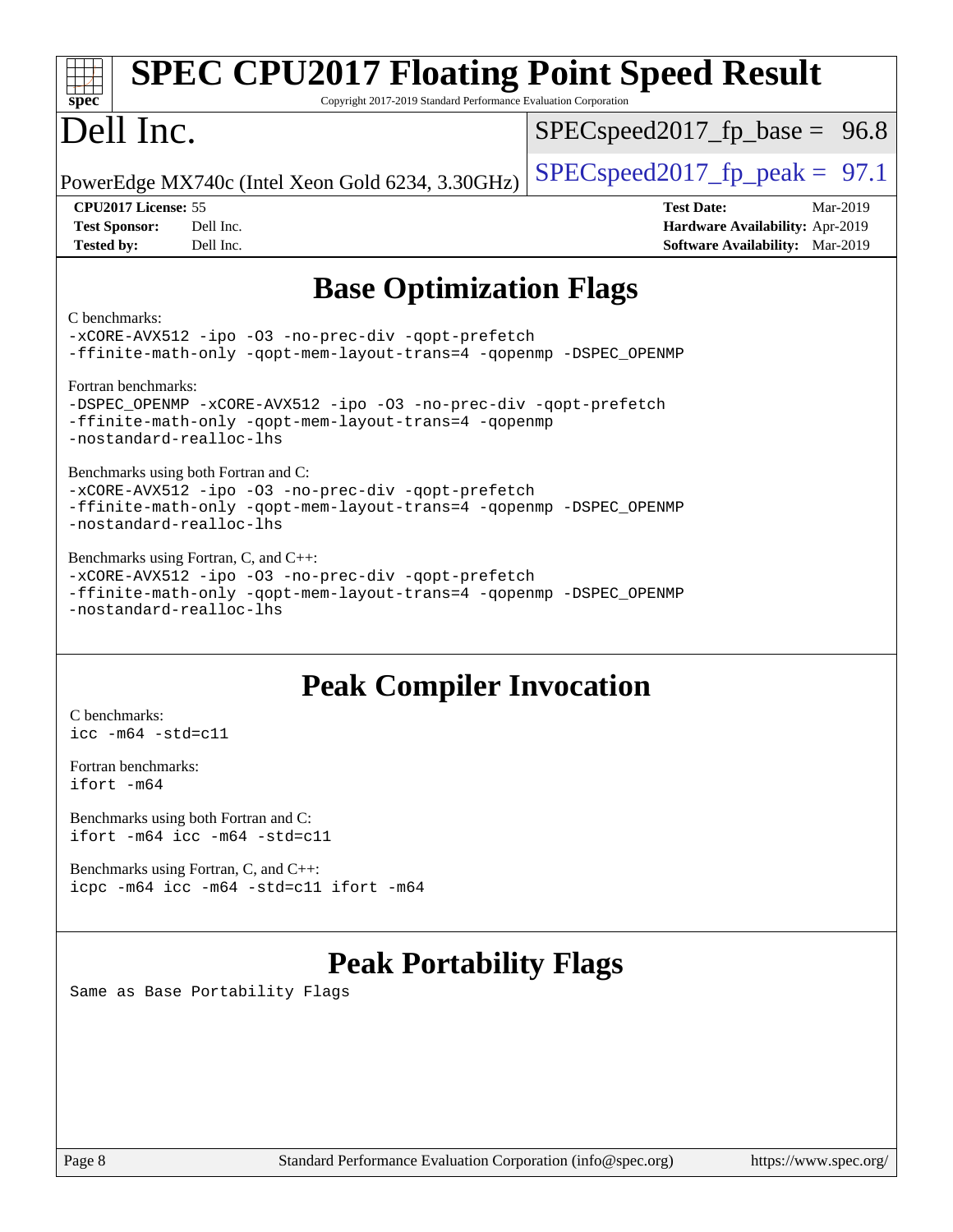| <b>SPEC CPU2017 Floating Point Speed Result</b><br>Copyright 2017-2019 Standard Performance Evaluation Corporation<br>$spec^*$                                                                                                               |                                                                                                            |
|----------------------------------------------------------------------------------------------------------------------------------------------------------------------------------------------------------------------------------------------|------------------------------------------------------------------------------------------------------------|
| Dell Inc.                                                                                                                                                                                                                                    | $SPEC speed2017_f p\_base = 96.8$                                                                          |
| PowerEdge MX740c (Intel Xeon Gold 6234, 3.30GHz)                                                                                                                                                                                             | $SPEC speed2017_fp\_peak = 97.1$                                                                           |
| CPU2017 License: 55<br><b>Test Sponsor:</b><br>Dell Inc.<br>Dell Inc.<br><b>Tested by:</b>                                                                                                                                                   | <b>Test Date:</b><br>Mar-2019<br>Hardware Availability: Apr-2019<br><b>Software Availability:</b> Mar-2019 |
| <b>Peak Optimization Flags</b>                                                                                                                                                                                                               |                                                                                                            |
| C benchmarks:<br>-xCORE-AVX512 -ipo -03 -no-prec-div -qopt-prefetch<br>-ffinite-math-only -qopt-mem-layout-trans=4 -qopenmp -DSPEC_OPENMP                                                                                                    |                                                                                                            |
| Fortran benchmarks:                                                                                                                                                                                                                          |                                                                                                            |
| 603.bwaves_s: -prof-gen(pass 1) -prof-use(pass 2) -DSPEC_SUPPRESS_OPENMP<br>-DSPEC OPENMP -02 -xCORE-AVX512 -qopt-prefetch -ipo -03<br>-ffinite-math-only -no-prec-div -qopt-mem-layout-trans=4<br>-qopenmp -nostandard-realloc-lhs          |                                                                                                            |
| 649.fotonik3d_s: Same as 603.bwaves_s                                                                                                                                                                                                        |                                                                                                            |
| 654.roms_s: -DSPEC_OPENMP -xCORE-AVX512 -ipo -03 -no-prec-div<br>-qopt-prefetch -ffinite-math-only -qopt-mem-layout-trans=4<br>-qopenmp -nostandard-realloc-lhs                                                                              |                                                                                                            |
| Benchmarks using both Fortran and C:                                                                                                                                                                                                         |                                                                                                            |
| 621.wrf_s: -prof-gen(pass 1) -prof-use(pass 2) -02 -xCORE-AVX512<br>-gopt-prefetch -ipo -03 -ffinite-math-only -no-prec-div<br>-qopt-mem-layout-trans=4 -DSPEC_SUPPRESS_OPENMP -qopenmp<br>-DSPEC_OPENMP -nostandard-realloc-lhs             |                                                                                                            |
| 627.cam4_s: -xCORE-AVX512 -ipo -03 -no-prec-div -qopt-prefetch<br>-ffinite-math-only -qopt-mem-layout-trans=4 -qopenmp<br>-DSPEC_OPENMP -nostandard-realloc-lhs                                                                              |                                                                                                            |
| $628.pop2_s$ : Same as $621.wrf_s$                                                                                                                                                                                                           |                                                                                                            |
| Benchmarks using Fortran, C, and C++:                                                                                                                                                                                                        |                                                                                                            |
| -xCORE-AVX512 -ipo -03 -no-prec-div -qopt-prefetch<br>-ffinite-math-only -qopt-mem-layout-trans=4 -qopenmp -DSPEC_OPENMP<br>-nostandard-realloc-lhs                                                                                          |                                                                                                            |
| The flags files that were used to format this result can be browsed at<br>http://www.spec.org/cpu2017/flags/Intel-ic18.0-official-linux64.2019-04-02.html<br>http://www.spec.org/cpu2017/flags/Dell-Platform-Flags-PowerEdge14G-revE2.html   |                                                                                                            |
| You can also download the XML flags sources by saving the following links:<br>http://www.spec.org/cpu2017/flags/Intel-ic18.0-official-linux64.2019-04-02.xml<br>http://www.spec.org/cpu2017/flags/Dell-Platform-Flags-PowerEdge14G-revE2.xml |                                                                                                            |
|                                                                                                                                                                                                                                              |                                                                                                            |
| Standard Performance Evaluation Corporation (info@spec.org)<br>Page 9                                                                                                                                                                        | https://www.spec.org/                                                                                      |